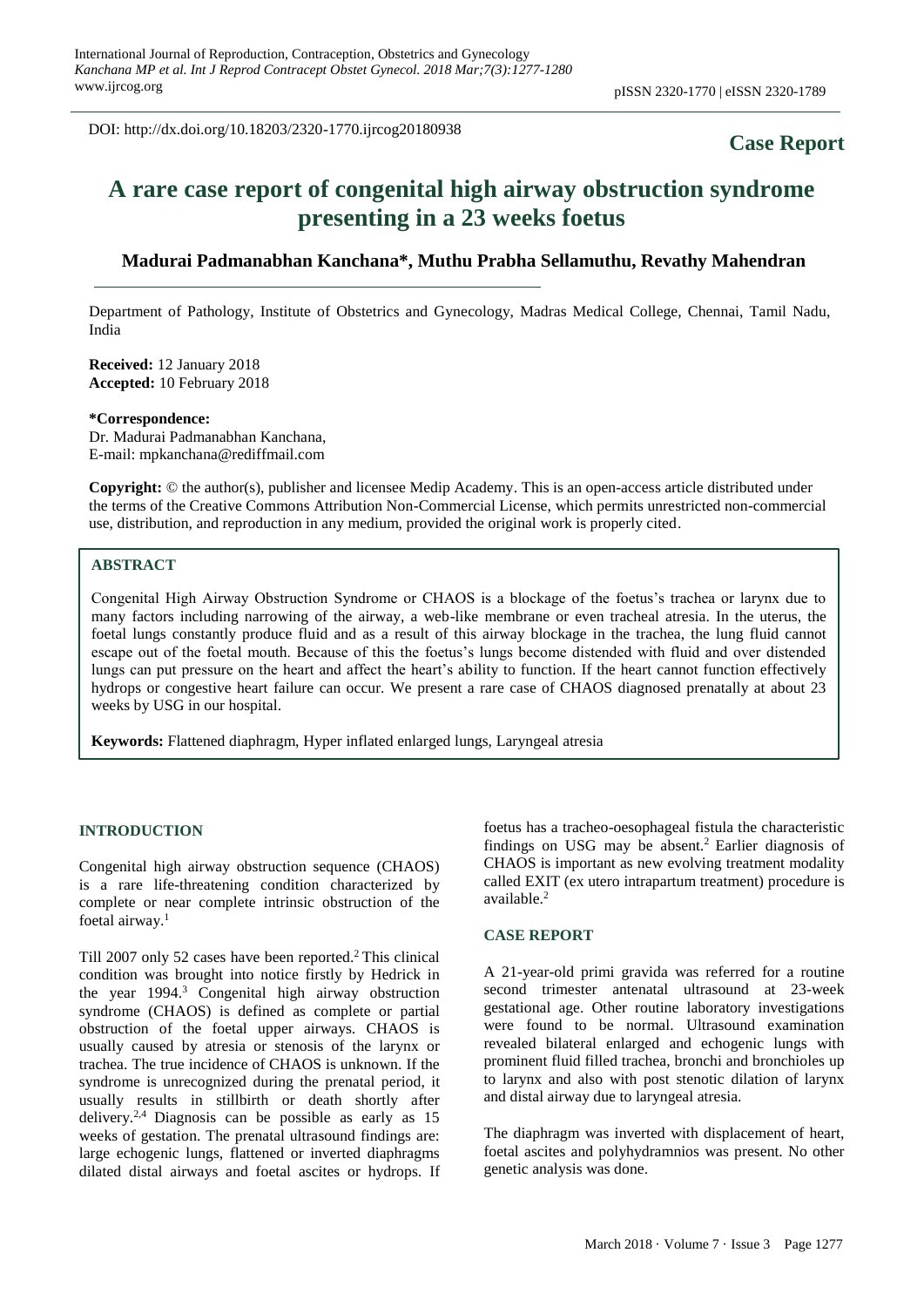

**Figure 1: Airway obstruction in the glottis level, no dye above the level of glottis.**



**Figure 2: Displaced heart and diaphragmatic flattening.**



**Figure 3: Voluminous lung with costal impression on external surface.**

Based on ultrasound, diagnosis of CHAOS was made. The parents were counselled regarding the relatively poor prognosis of the syndrome and the pregnancy was terminated according to the choice of the family. Foetus was submitted to Pathology Department for foetal autopsy and for confirmation of the diagnosis.

Foetus weighed 500 grams with attached umbilical cord measuring 5 cm length. The foetal anthropometry showed crown rump length 20 cm, head circumference 20 cm, chest circumference 18.5 cm and abdominal circumference 20 cm. External examination showed normal facial appearance, normal external genitalia and spine. Abdomen was distended, and the anus was found to be patent. Congenital abnormalities associated with other syndromes were not seen.

Foetal autopsy was done by putting an inverted Y shaped incision and the radiological findings were confirmed. The internal examination showed diaphragmatic inversion, voluminous lungs, displaced heart and foetal ascites. To confirm laryngeal stenosis a dye was injected from trachea and on observation no dye was found above the glottis, thereby confirming the obstruction at the level of glottis.

# **DISCUSSION**

Congenital high airway obstruction syndrome (CHAOS) is a very rare congenital malformation which takes place by deficient recanalization of the upper airways around the 10th week of gestation.<sup>1</sup> In a healthy foetus, the fluid secreted by foetal lung is absorbed through the tracheobronchial tree. However, in case of any obstruction in the tracheobronchial tree, this fluid cannot be cleared. The accumulation of the foetal lung fluid results in gradual increase of intra tracheal pressure leading to enlargement of the lungs.

The enlarged lungs cause compression of the heart and great veins. Due to the compression, the heart displaced and becomes small and dysfunctional. Decreased venous return and dysfunctional cardiovascular system end in ascites and hydrops. The diaphragm flattens or inverts according to the severity of the process.4,5

The rare underlying causes of CHAOS are laryngeal agenesis, subglottic stenosis or atresia, and laryngeal webs or cysts. However, the obstruction is mostly secondary to laryngeal atresia.<sup>4</sup> The identification of airway obstruction is a key to establish the diagnosis of CHAOS and to differentiate it from bilateral lung masses such as a bilateral congenital pulmonary airway malformation (CPAM) or other causes of extrinsic airway obstruction such as a double aortic arch.<sup>1</sup>

The main diagnostic tool for prenatal diagnosis of CHAOS is sonography which has typical findings on evaluation. As a natural conclusion of the pathological process, bilateral large hyper echoic lungs, small,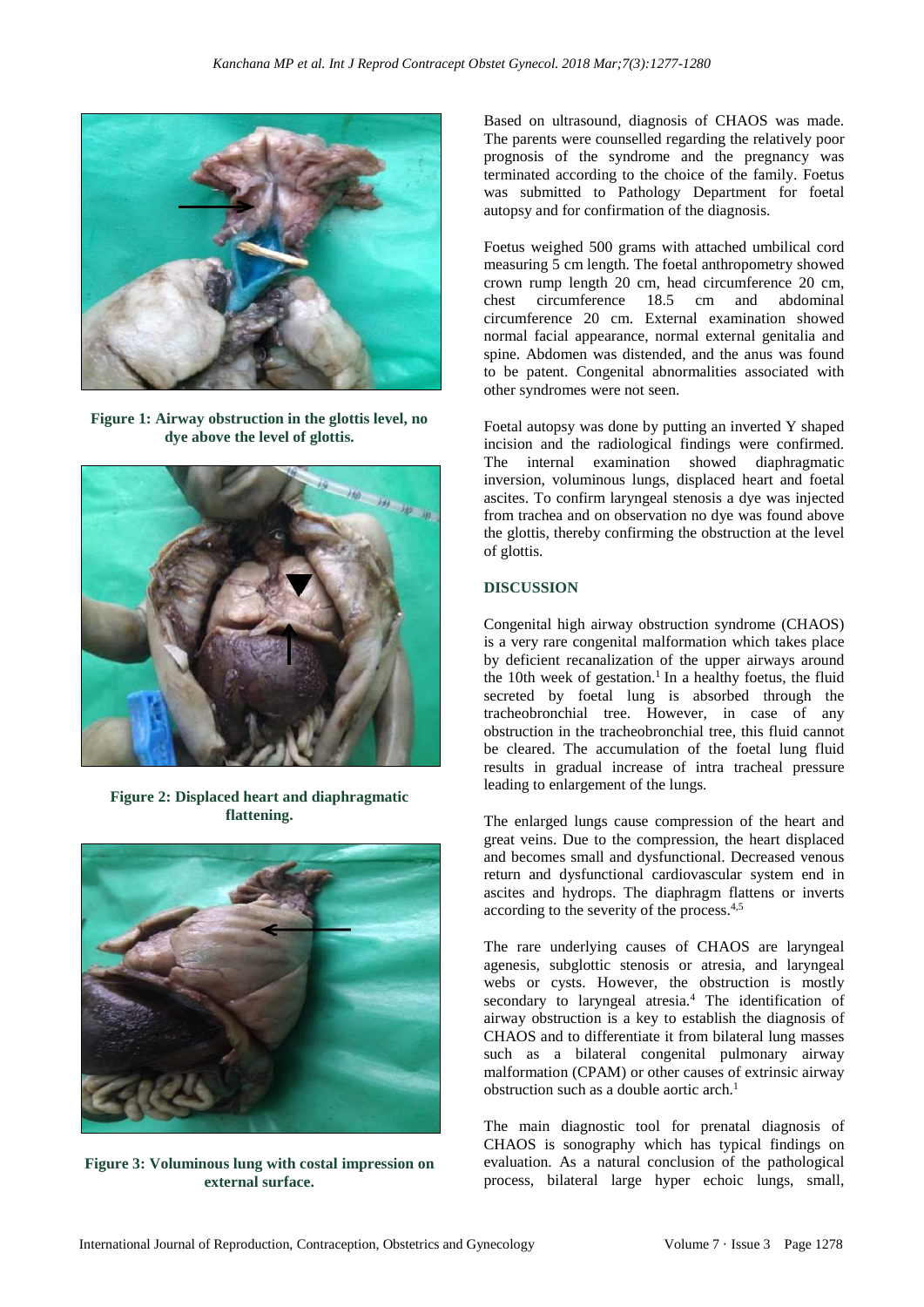compressed and displaced heart, flattened or inverted diaphragm, and ascites are characteristic findings on sonographic examination. Regarding the amniotic fluid index, compression of the esophagus by dilated airways may lead to polyhydramnios, as the foetal swallowing of the fluid is disrupted. On the other hand, impaired swallowing of the foetus may also cause oligohydramnios. The gestational age at the diagnosis may affect the amniotic fluid quantity.<sup>4</sup>

CHAOS is mostly sporadic, and the exact incidence is not known. The most common associated genetic disorder with CHAOS is Fraser's syndrome which is inherited by autosomal recessive form and characterized by urogenital defects, laryngeal atresia, syndactyly, and cryptophthalmos.<sup>4</sup> CHAOS may be also a part of Cri-du-Chat syndrome, short-rib polydactyly syndrome, and velocardiofacial syndrome.<sup>6</sup>

Apart from this, a case of CHAOS with autosomal dominant inheritance of the father and his two affected children was reported. The point to take into consideration is the necessity of a detailed evaluation of all CHAOS suspected cases due to possibility of coexistence of any genetic syndrome and significant implications of inheritance for future pregnancies.<sup>4,6</sup>

CHAOS is most often misdiagnosed as bilateral congenital cystic adenomatoid malformation (CCAM). CCAM (especially type III) and upper airway obstruction secondary to intrinsic causes such as tracheal or laryngeal atresia or stenosis and tracheal webs similarly have bilateral uniform hyper echogenic appearance of the foetal lungs on sonographic examination. In order to make a differentiation between CHAOS and CCAM type III, the obstruction site with distal airway dilatation (present in CHAOS) and the systemic arterial supply (present in CCAM type III) must be clearly seen. Congenital high airway obstruction syndrome should be also differentiated from extrinsic causes of trachealaryngeal obstruction.<sup>4</sup>

Some of these extrinsic causes are lymphatic malformation, vascular rings like double aortic arch.<sup>4,5</sup> Some intrauterine and intrapartum treatment options are available to manage this condition. It is possible that earlier foetoscopic bronchoscopy may decompress the upper airway and allow an efficient functional lung development.6,7

# *Scope*

The only available postnatal treatment option to sustain the survival of the foetuses with CHAOS is ex utero intrapartum treatment (EXIT) with tracheal intubation and safe airway control.

The EXIT procedure is performed using high doses of inhaled halogenated agents to facilitate uterine relaxation during caesarean section. The foetus remains hemodynamically stable during the procedure, as the uteroplacental circulation is maintained. This procedure requires multidisciplinary approach which needs the cooperation of obstetricians, paediatric surgeons, anaesthesiologists and neonatologists.7-10

## **CONCLUSION**

To conclude, recognition of this syndrome is very essential as it usually results in stillbirth or death shortly after delivery. An antenatal ultra-sonographic imaging shows typical finding which helps us to diagnose this entity earliest and to provide the mother an option of termination of pregnancy in view of its virtually lethal post-natal outcome. Perinatal management of CHAOS namely EXIT treatment is in budding stage.

*Funding: No funding sources Conflict of interest: None declared Ethical approval: Not required*

## **REFERENCES**

- 1. Rahman T, Khalequezzaman S, Ahsan S, Alam J, Sarker MK. A case report of congenital high airway obstruction syndrome (CHAOS) caused by complete laryngeal obstruction. Pulse. 2015;7(1):38-41.
- 2. Joshi P, Satija L, George RA, Chatterjee S, D'Souza J, Raheem A. Congenital high airway obstruction syndrome-antenatal diagnosis of a rare case of airway obstruction using multimodality imaging. MJAFI. 2012;68(1):78-80..
- 3. Hedrick MH, Ferro MM, Filly RA, Flake AW, Harrison MR, Adzick NS. Congenital high airway obstruction syndrome (CHAOS): a potential for perinatal intervention. J Pediatr Surg. 1994;29:271-4.
- 4. Ulkumen BA, Pala HG, Nese N, Tarhan S, Hindaw YB. Prenatal diagnosis of congenital high airway obstruction syndrome: report of two cases and brief review of the literature. Case Rep Obstet Gynecol. 2013:28974.
- 5. Mundkur A, Nayak SS, Vasudeva A, Katta GM, Kumar P. Congenital high airway obstruction syndrome presenting as nonimmune hydrops in a 19 week fetus. Int J Infertil Fetal Med. 2016;7(3):105-8.
- 6. Aslan H, Ekiz A, Acar DK, Aydiner B, Kaya B, Sezer S. Prenatal diagnosis of congenital high airway obstruction syndrome (CHAOS). Five case report. Med Ultrason. 2015;17(1):115-8.
- 7. Sndeep J, Divyashree, Saket RK, Singh P. Congenital High Airway Obstruction Syndrome (CHAOS): a rare fetal malformation diagnosed on antenatal ultrasonography. Int J Clin Med Imaging. 2015;2(8):1000358.
- 8. Naikwadi A, Rege RN. Congenital high airway obstruction: case report with imaging features. JMSCR. 2016;4(11).
- 9. Sharma R, Dey AK, Alam S, Mittal K, Thakkar H. A series of congenital high airway obstruction